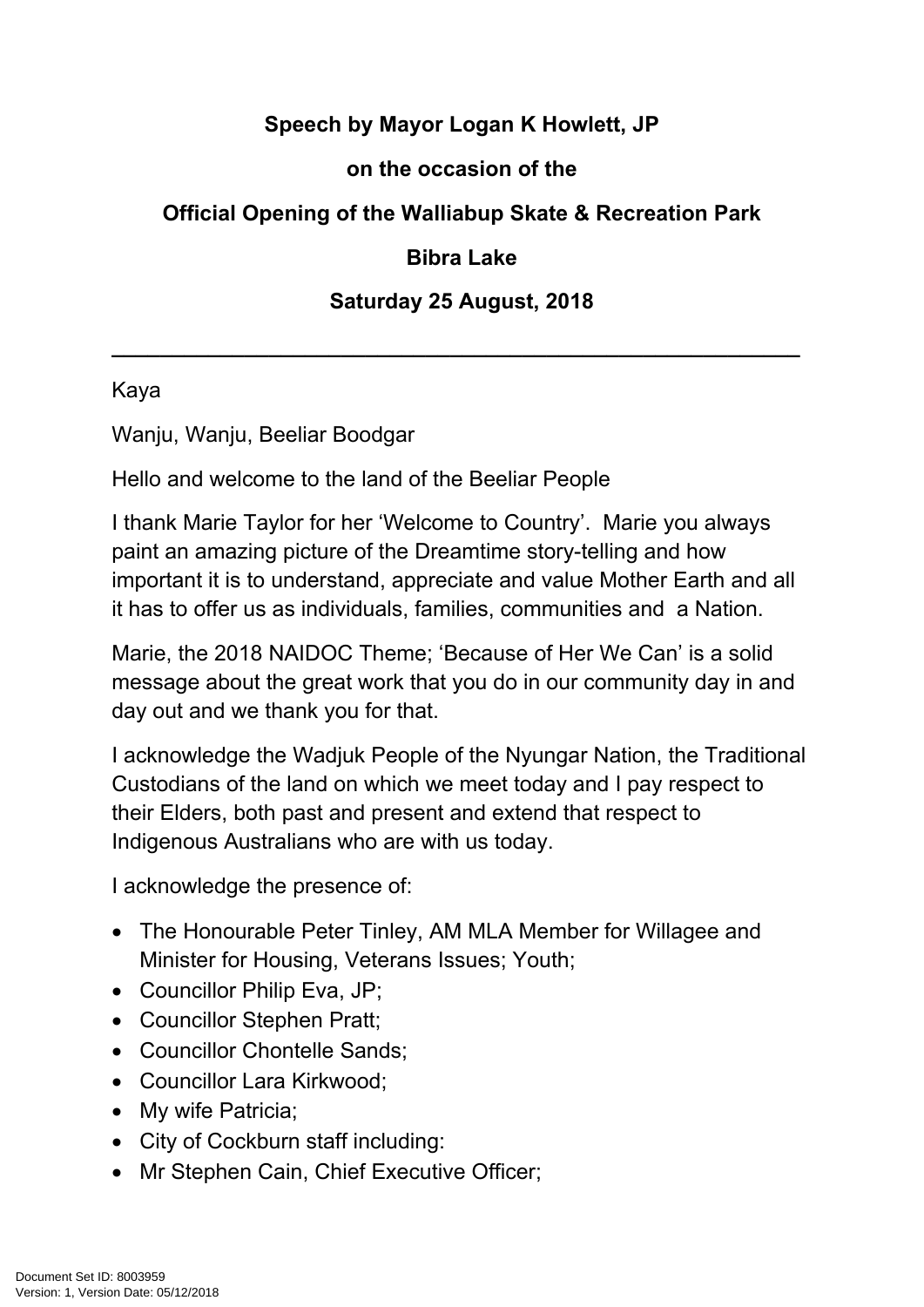- Mr Daniel Arndt, Director Planning & Development;
- Mr Charles Sullivan, Director Engineering & Works;
- Ms Gail Bowman, Manager, Community Development;
- Mr Anton Lees, Manager, Parks & Projects;
- Mr Kevin Stripe, Parks Projects Officer;
- Mr Steve Atherton, Youth Development Officer and other members of staff here today;
- Christine Cooper, Kylie Fuller, Michelle Barnett and other members of the Bibra Lake Residents Association;
- Ecoscape Frank Kotai & Mark Wohling (Landscape Architect);
- MG Group; the builders;
- Ladies and gentlemen, girls and boys.

The Bibra Lake skate park was a project initiated by the Bibra Lake Residents Association in late 2015.

Local residents & members of the Bibra Lake Residents Association, Kylie Fuller & Michelle Barnett presented a petition to Council which was predominantly organised by four young people Cameron Giles, Hunter Moore, Jai Grant and Cody Cleggett asking for a the old existing skate park to be upgraded for the young people of the area.

Council allocated a \$40,000 budget for the consultation and the design of the skate and recreation area in the 2016/17 financial year.

In 2016, Youth Services and Community Development contracted Ecoscope consultants to assist with the initial concept design and plans.

This involved many public meetings and consultation with local residents and young people.

Alongside Ecoscape's work the City held its own consultation using Comment on Cockburn.

The consultation process was completed in March 2017 and an Agenda item was presented to Council at the May 2017 Council meeting.

The Council resolved to move ahead with the Bibra Lake skate park and recreational precinct space and allocated a budget in the 2017/18 financial year of over \$2.0M.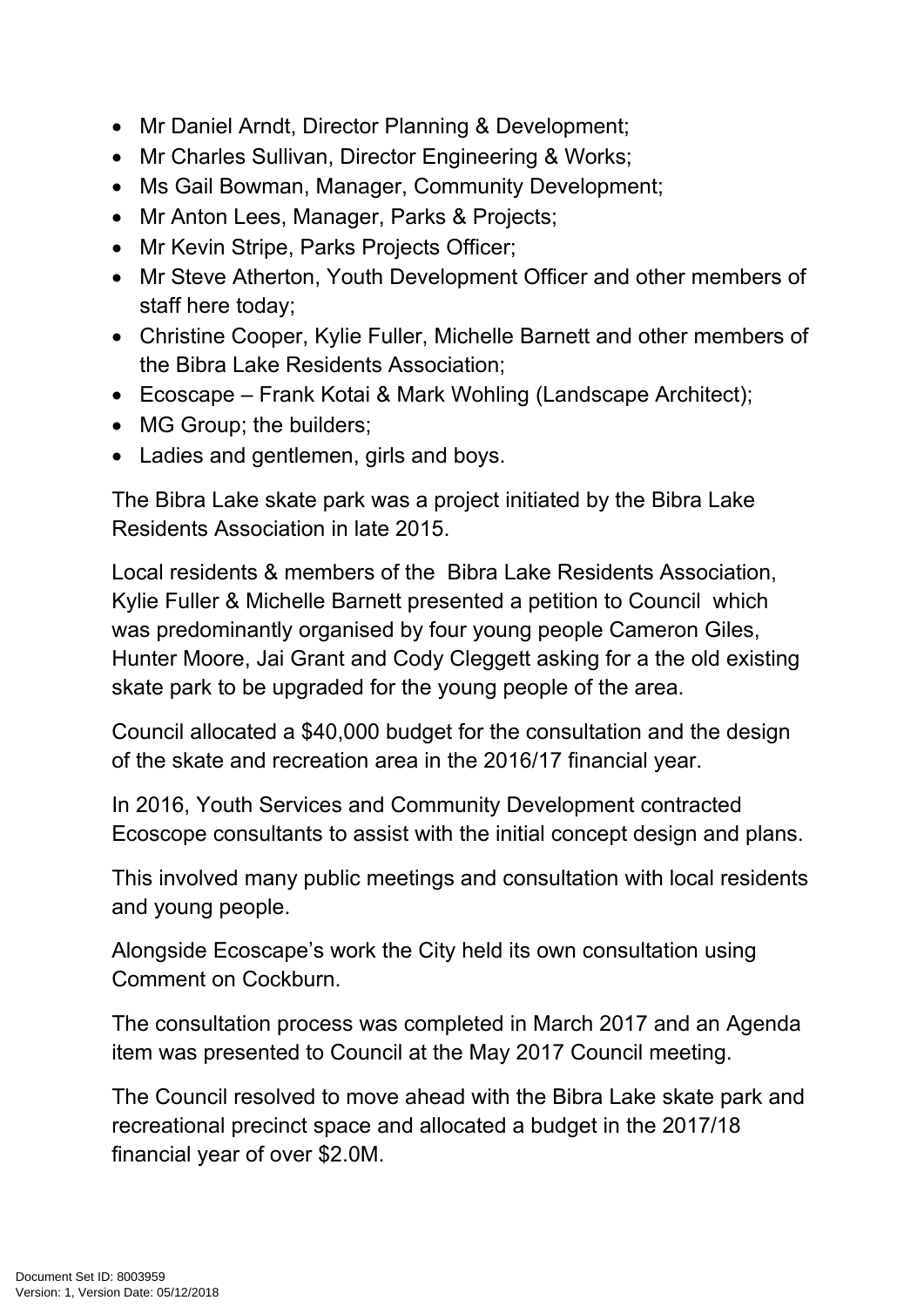Parks Services and Youth Services then worked together to manage the project as part of the Bibra Lake Management Plan.

MG group builders were awarded the Tender for the final design and construction phase of the project in mid-2017.

The construction is now complete and a unique high quality skate park, recreational and play space has been created for broad community use.

The new skate park and recreation area has been named in accordance with the local Nyungar place name for Bibra Lake- which is Walliabup and provides a unique name for the recreation facilities on the Eastern side of Bibra Lake.

This name is in accordance with an action in the City's Reconciliation Action Plan and local community consultation feedback.

Walliabup Skate & Recreation Park includes a state of the art unique skate park, playground equipment, 3 on 3 Streetball, scooter track, new toilets and a carpark.

The skate park itself is uniquely designed to imitate elements of obstacles that riders may find in the urban environment to develop their skills.

One such obstacle is the brick paved embankments and tiles.

The embankments are not unlike the embankments that previously surrounded the Cockburn Council buildings.

The skate park also has traditional skate park elements such as:

- the mini ramp, rails and ledges; and
- special features like the satellite dish, vertical wall and pool like transitions.

To add to the ownership and local connections I would be remiss to not mention the wonderful art work by Bibra Lake Primary school students located on the tiles on the pathways.

The skate park would not have been possible without the support from the Hon Peter Tinley's office with a \$440,000 Election Commitment administered through the Local Projects Local Jobs Grants.